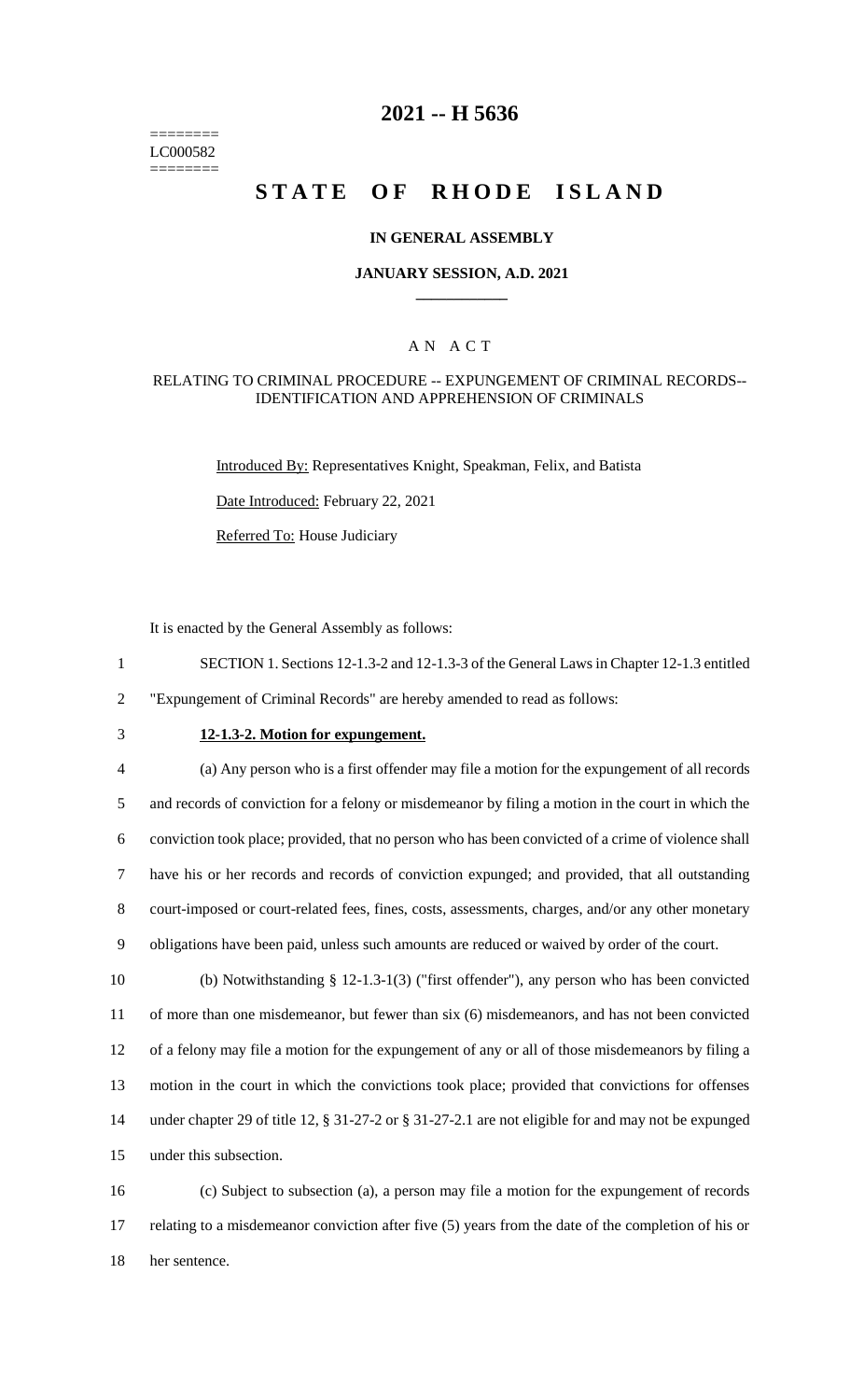(d) Subject to subsection (a), a person may file a motion for the expungement of records relating to a felony conviction after ten (10) years from the date of the completion of his or her 3 sentence; provided, however, that any person convicted of an offense constituting simple possession of a controlled substance under § 21-28-4.01 may file a motion for expungement of records after five (5) years. (e) Subject to § 12-19-19(c), and without regard to subsections (a) through (c) of this section, a person may file a motion for the expungement of records relating to a deferred sentence upon its completion, after which the court will hold a hearing on the motion. (f) Subject to subsection (b) of this section, a person may file a motion for the expungement of records relating to misdemeanor convictions after ten (10) years from the date of the completion of their last sentence. (g) Notwithstanding the provisions of subsections (a) through (f) of this section, a person

 may file a motion for the expungement of records related to an offense that has been decriminalized subsequent to the date of their conviction, after which the court will hold a hearing on the motion in the court in which the original conviction took place.

#### **12-1.3-3. Motion for expungement -- Notice -- Hearing -- Criteria for granting.**

 (a) Any person filing a motion for expungement of the records of his or her conviction pursuant to § 12-1.3-2 shall give notice of the hearing date set by the court to the department of the attorney general and the police department that originally brought the charge against the person at 20 least ten (10) days prior to that date.

 (b) The court, after the hearing at which all relevant testimony and information shall be considered, may, in its discretion, order the expungement of the records of conviction of the person filing the motion if it finds:

 (1)(i) That in the five (5) years preceding the filing of the motion, if the conviction was for a misdemeanor, or in the ten (10) years preceding the filing of the motion, if the conviction was for a felony, the petitioner has not been convicted nor arrested for any felony or misdemeanor; there are no criminal proceedings pending against the person; that the person does not owe any outstanding court-imposed or court-related fees, fines, costs, assessments, or charges, unless such amounts are reduced or waived by order of the court, and he or she has exhibited good moral character;

 (ii) That after a hearing held under the provisions of § 12-19-19(c), the court finds that the person has complied with all of the terms and conditions of the deferral agreement including, but not limited to, the payment in full of any court-ordered fines, fees, costs, assessments, and restitution to victims of crimes; there are no criminal proceedings pending against the person; and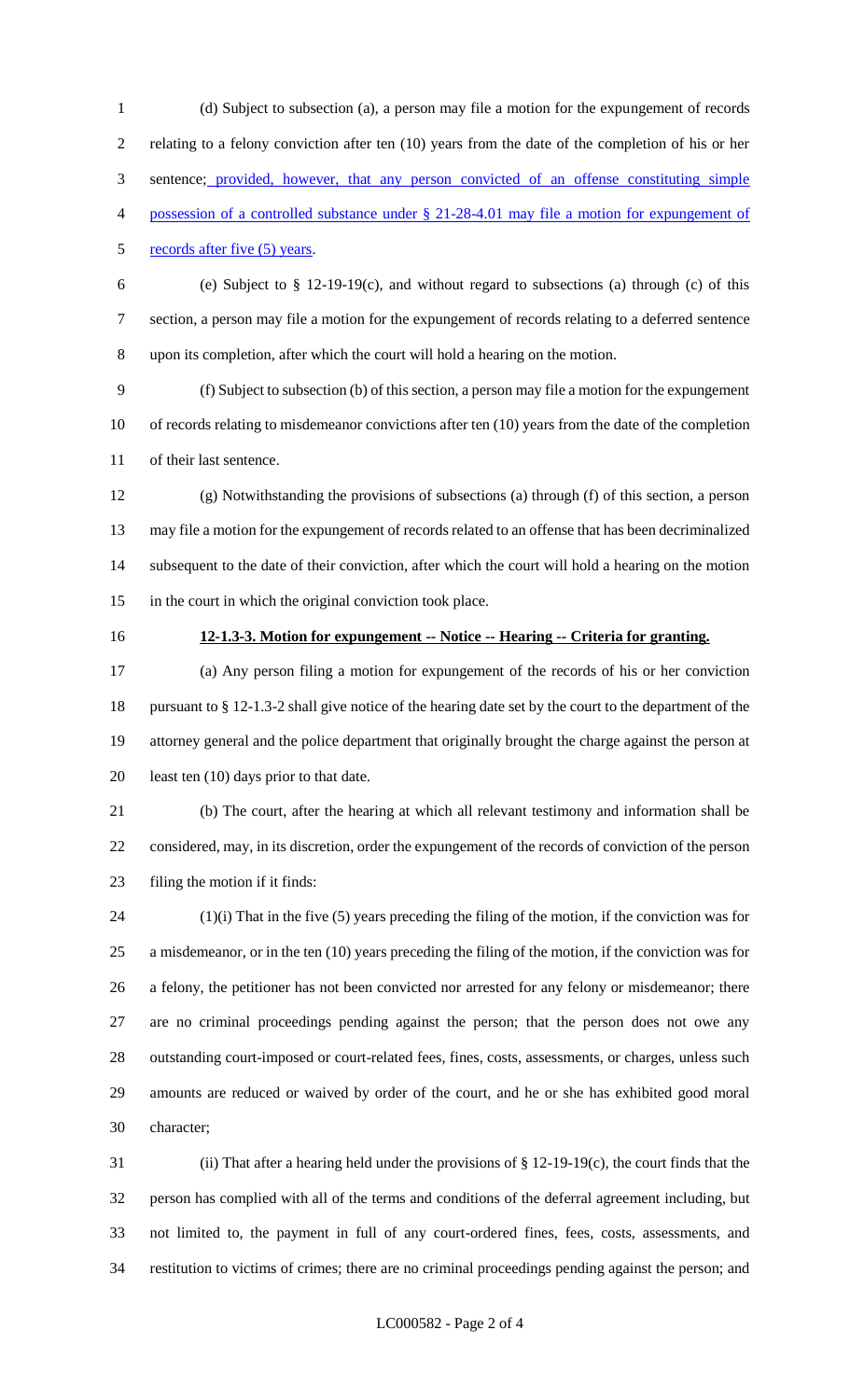he or she has established good moral character. Provided, that no person who has been convicted of a crime of violence shall have their records relating to a deferred sentence expunged; or

 (iii) Subject only to §§ 12-1.3-2(b) and (f), that in the ten (10) years preceding the filing of the motion, if the convictions were for multiple misdemeanors, the petitioner has not been convicted nor arrested for any felony or misdemeanor; there are no criminal proceedings pending against the person; and they have exhibited good moral character; and, provided that convictions for offenses under chapter 29 of title 12, § 31-27-2 or § 31-27-2.1 are not eligible and may not be expunged under this subsection.

 (2) That the petitioner's rehabilitation has been attained to the court's satisfaction and the expungement of the records of his or her conviction is consistent with the public interest.

11 (c) If the court grants the motion, it shall, after payment by the petitioner of a one hundred 12 dollar (\$100) fee to be paid to the court, upon no costs to the petitioner, order all records and records of conviction relating to the conviction expunged and all index and other references to it removed from public inspection. A copy of the order of the court shall be sent to any law enforcement agency and other agency known by either the petitioner, the department of the attorney general, or the court to have possession of the records. Compliance with the order shall be according to the terms specified by the court.

 (d) The defendant shall be advised at the hearing that any and all bail money relating to a case that remains on deposit and is not claimed at the time of expungement shall be escheated to the state's general treasury in accordance with chapter 12 of title 8.

 (e) In cases of expungement sought pursuant to § 12-1.3-2(g), the court shall, after a hearing at which it finds that all conditions of the original criminal sentence have been completed, and any and all fines, fees, and costs related to the conviction have been paid in full, order the expungement without cost to the petitioner. At the hearing, the court may require the petitioner to demonstrate that the prior criminal conviction would qualify as a decriminalized offense under current law. The demonstration may include, but is not limited to, an affidavit signed by the petitioner attesting to the fact that the prior conviction qualifies as a decriminalized offense under current Rhode Island law.

SECTION 2. This act shall take effect upon passage.

#### ======== LC000582 ========